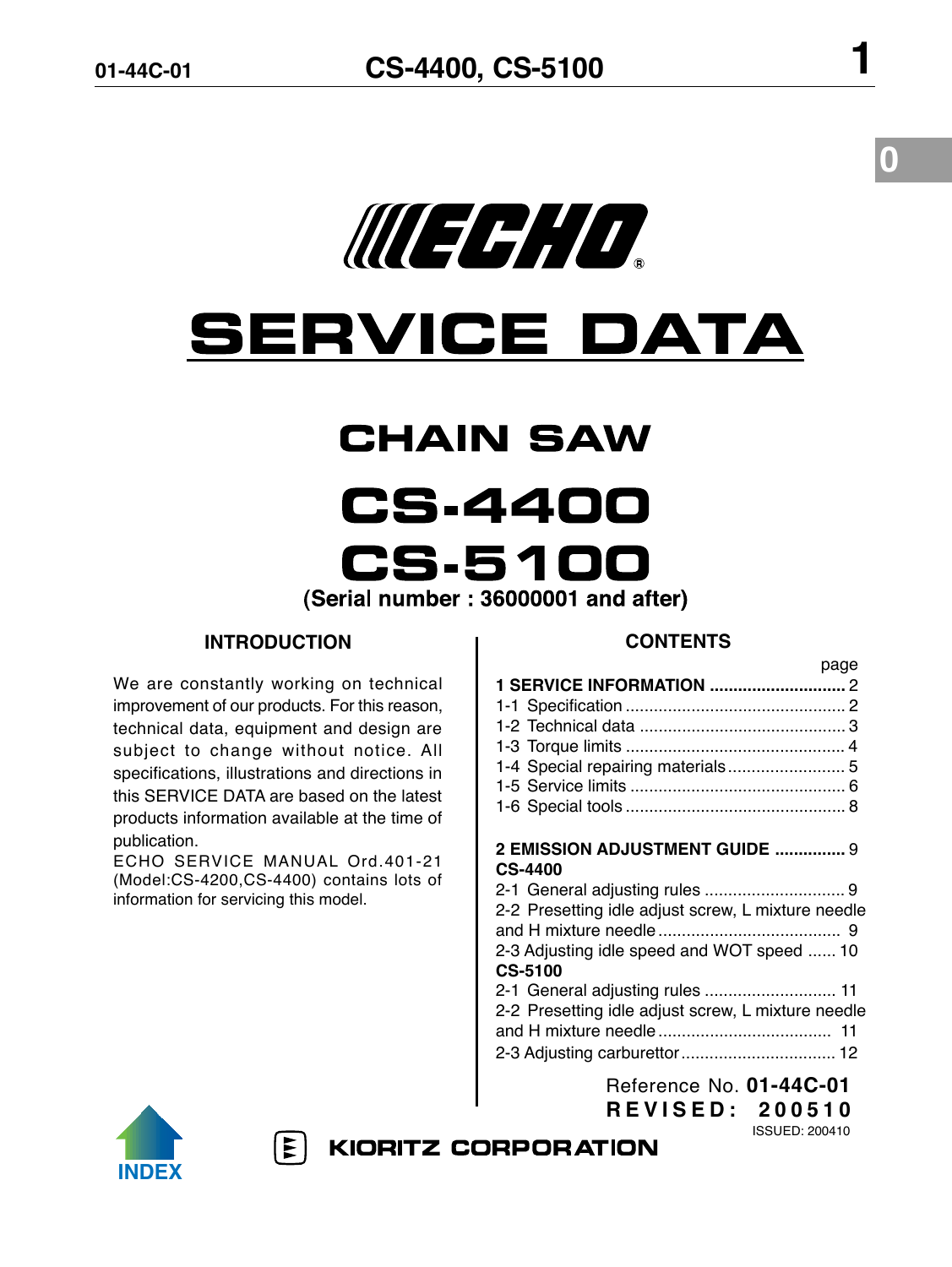# **1 SERVICE INFORMATION**

# **1-1 Specifications**

| <b>Model</b>                           |                                   |                                    | <b>CS-4400</b>                                      | <b>CS-5100</b>            |  |
|----------------------------------------|-----------------------------------|------------------------------------|-----------------------------------------------------|---------------------------|--|
| <b>Dimensions</b>                      | Length*                           | mm(in)                             | 398 (15.7)                                          |                           |  |
|                                        | Width<br>mm(in)                   |                                    | 252 (9.9)                                           |                           |  |
|                                        | Height                            | mm(in)                             | 272 (10.7)                                          |                           |  |
| Dry weight*                            |                                   | kg(lb)                             | 4.6(10.1)                                           | 4.9 (10.8)                |  |
| Engine                                 | <b>Type</b>                       |                                    | KIORITZ, air-cooled, two-stroke, single cylinder    |                           |  |
|                                        | Rotation                          |                                    | Clockwise as viewed from the output end             |                           |  |
|                                        | Displacement                      | cm <sup>3</sup> (in <sup>3</sup> ) | 43.5 (2.654)                                        | 49.3 (3.008)              |  |
|                                        | <b>Bore</b>                       | mm(in)                             | 43.0 (1.693)                                        | 45.0 (1.772)              |  |
|                                        | <b>Stroke</b>                     | mm(in)                             | 30.0 (1.181)                                        | 31.0 (1.220)              |  |
|                                        | Compression ratio                 |                                    | 7.6                                                 | 7.5                       |  |
| Carburettor                            | <b>Type</b>                       |                                    | Diaphragm horizontal-draught with auto-return choke |                           |  |
|                                        | Model                             |                                    | Walbro WT-416C                                      | ZAMA C1Q-K79              |  |
|                                        | Venturi size-Throttle bore mm(in) |                                    | 13.5 - 15.85 (0.532 - 0.624)                        | 13.5 - 16 (0.532 - 0.630) |  |
| Ignition                               | <b>Type</b>                       |                                    | CDI (Capacitor discharge ignition) system           |                           |  |
|                                        |                                   |                                    | with electronic timing advancer                     |                           |  |
|                                        | Spark plug                        |                                    | RCJ-6Y                                              |                           |  |
| <b>Starter</b><br><b>Type</b>          |                                   | Automatic rewind                   |                                                     |                           |  |
|                                        | Rope diameter x length            | mm(in)                             | $3.5 \times 1000$ (0.14 x 39.4)                     |                           |  |
| Fuel                                   | <b>Type</b>                       |                                    | Premixed two-stroke fuel                            |                           |  |
|                                        | Mixture ratio                     |                                    | 50:1(2%)                                            |                           |  |
|                                        | Petrol                            |                                    | Minimum 89 octane petrol (RON)                      |                           |  |
|                                        | Two-stroke air cooled engine oil  |                                    | ISO-L-EGD (ISO/CD13738), JASO FC                    |                           |  |
|                                        | Tank capacity                     | L (U.S.fl.oz.)                     | 0.6(20.3)                                           |                           |  |
| Clutch                                 | <b>Type</b>                       |                                    | Centrifugal, 3-shoe slide with 3-tension spring     |                           |  |
| Guide bar / Saw chain lubrication type |                                   |                                    | Automatic with volume adjuster                      |                           |  |
| Oil                                    | L (U.S.fl.oz.)<br>Tank capacity   |                                    | 0.28(9.5)                                           |                           |  |
| Sprocket                               | <b>Type</b>                       |                                    | Spur                                                | Floating rim              |  |
|                                        | Number of teeth                   |                                    | 7                                                   | 7                         |  |
|                                        | Pitch                             | in                                 | 0.325                                               | 0.325                     |  |

\* Without guide bar and saw chain.

| <b>Cutting devices</b> |                       |             |            |            |            |
|------------------------|-----------------------|-------------|------------|------------|------------|
| Guide bar              | $(CS-4400)$<br>Type   |             | $- - -$    | 45RV58-325 | 38RV58-325 |
|                        |                       | $(CS-5100)$ | 38RV58-325 | 45RV58-325 | 50RV58-325 |
|                        | Called length         | cm          | 38         | 45         | 50         |
|                        | Gauge                 | in          |            | 0.058      |            |
| Saw chain              | Number of drive links |             | 56         | 64         | 72         |
|                        | Pitch                 | in          |            | 0.325      |            |
|                        | Gauge                 | in          |            | 0.058      |            |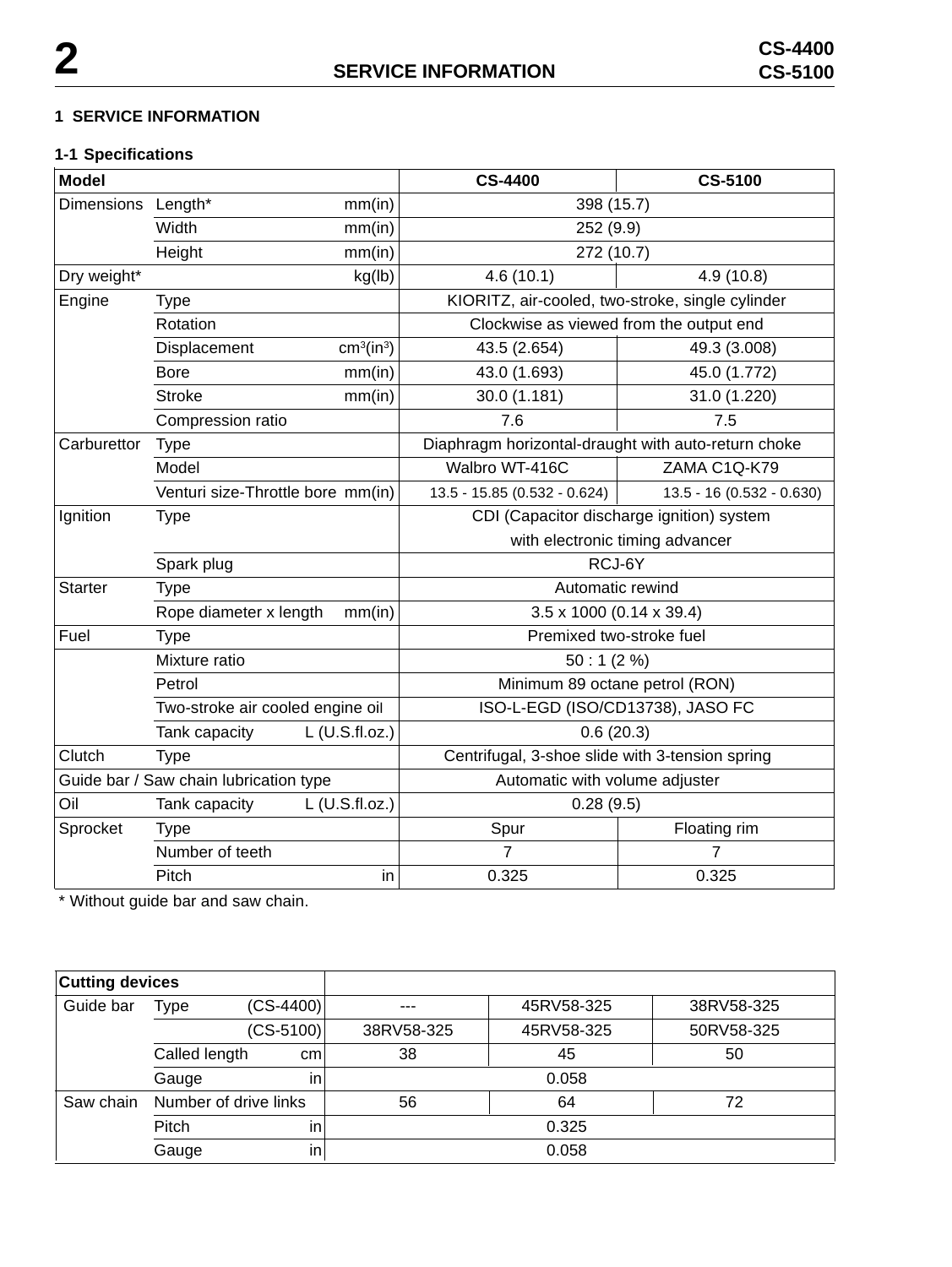# **1-2 Technical data**

| <b>Model</b>                                               |                  |                                  | <b>CS-4400</b>                         | <b>CS-5100</b>                |
|------------------------------------------------------------|------------------|----------------------------------|----------------------------------------|-------------------------------|
| Engine                                                     |                  |                                  |                                        |                               |
| Idling speed                                               |                  | $r/m$ in                         | 2300 - 2800                            | 2300 - 2800                   |
| Operating speed*                                           |                  | r/min                            | 9500 - 10500                           | 10500 - 11000                 |
| High speed (No load full throttle)*                        |                  | r/min                            | 11500 - 13000                          | 12500 - 13500                 |
| Clutch engagement speed*                                   |                  | r/min                            | 3500 - 4000                            | 3500 - 4000                   |
| Compression pressure                                       |                  | MPa (kgf/cm <sup>2</sup> ) (psi) | 1.05 (10.5) (146)                      | 1.00(10.2)(145)               |
| Ignition system                                            |                  |                                  |                                        |                               |
| Spark plug gap                                             |                  | mm(in)                           |                                        | $0.6 - 0.7$ $(0.024 - 0.028)$ |
| Minimum secondary voltage                                  |                  | kV                               | 14.5                                   | 23.0                          |
| (CS-4400 at 800 r/min, CS-5100 at 1500 r/min)              |                  |                                  |                                        |                               |
| Secondary coil resistance                                  |                  | kΩ                               | $1.7 - 2.2$                            |                               |
| Pole shoe air gaps                                         |                  | mm(in)                           | $0.30 - 0.40$ (0.012 - 0.016)          |                               |
| Ignition timing                                            | 800 r/min<br>at  | <b>BTDC</b>                      | 14.5                                   |                               |
|                                                            | 1500 r/min<br>at | <b>BTDC</b>                      | ---                                    | 17                            |
|                                                            | at 3000 r/min    | <b>BTDC</b>                      | 18.5                                   |                               |
|                                                            | at 10000 r/min   | <b>BTDC</b>                      | 28                                     |                               |
| Carburettor                                                |                  |                                  |                                        |                               |
| Idle adjust screw initial setting                          |                  | turns in**                       | 11/2                                   | $\overline{2}$                |
| L mixture needle initial setting                           |                  | turns back                       | 11/4                                   | 11/2                          |
| H mixture needle initial setting                           |                  | turns back                       | 3                                      | 21/4                          |
| MPa (kgf/cm <sup>2</sup> ) (psi)<br>Test Pressure, minimum |                  |                                  | $0.05$ $(0.5)$ $(7.0)$                 |                               |
| Metering lever height<br>mm(in)                            |                  |                                  | 1.65 (0.065) lower than diaphragm seat |                               |
| Chain oil discharge volume at 7000 r/ min                  |                  |                                  | Adjustable: 1.5 - 13 (0.05 - 0.40)     |                               |
|                                                            |                  | mL/min(U.S.fl.oz./min)           |                                        | (Factory set 7 mL/min)        |

BTDC: Before top dead centre.

\*With guide bar and saw chain.

\*\*Set idle adjust screw to contact throttle plate before initial setting.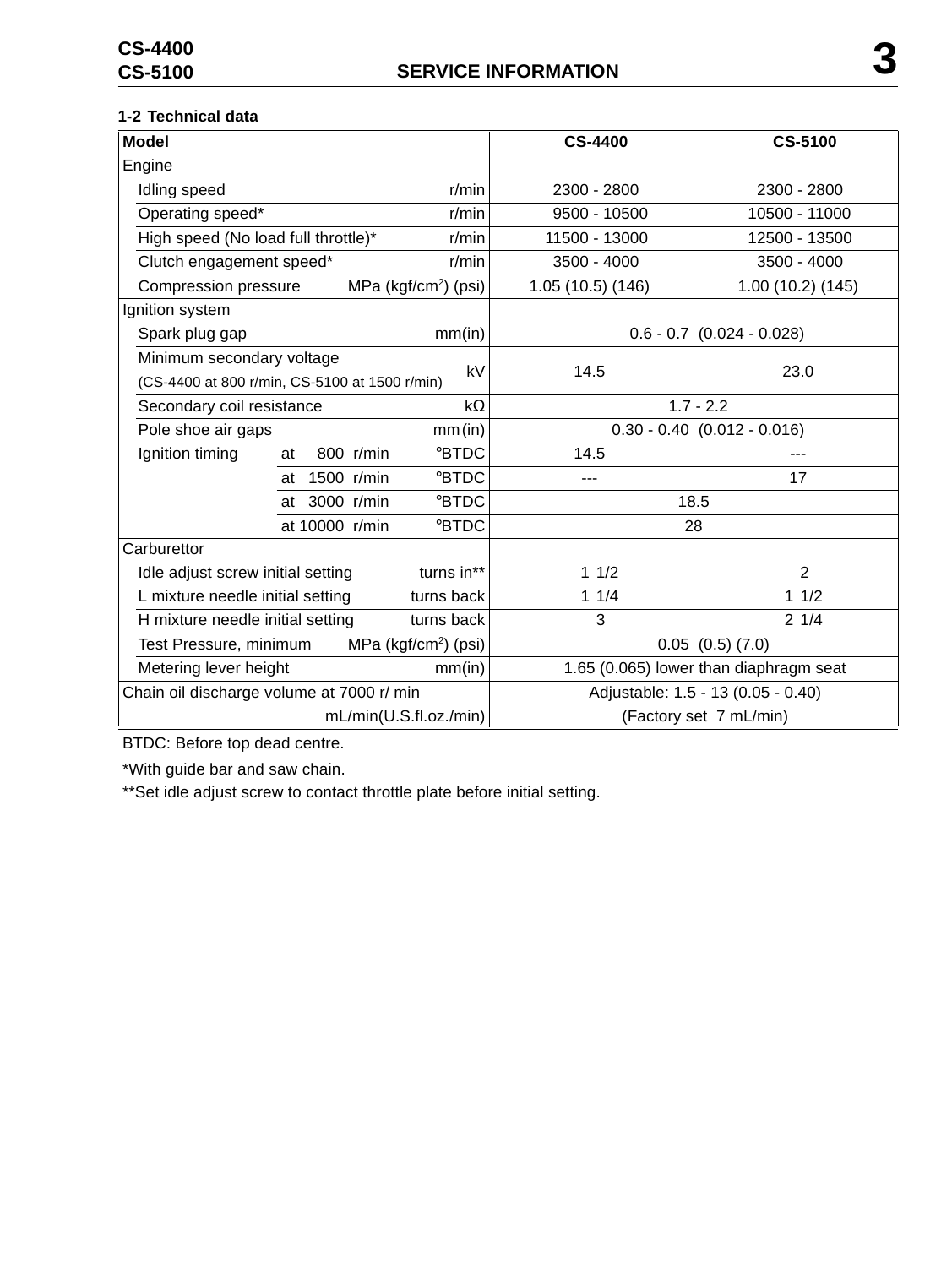# **1-3 Torque limits**

| Descriptions       |                                  | Size            | kgf•cm      | $N$ •m      | in•lbf      |
|--------------------|----------------------------------|-----------------|-------------|-------------|-------------|
| <b>Starter</b>     | Starter pawl                     | $M5^*$          | $70 - 110$  | $7 - 11$    | $60 - 95$   |
| system             | Starter case                     | $M4**$          | $30 - 45$   | $3.0 - 4.5$ | $26 - 40$   |
| Ignition           | Magneto rotor (Flywheel)         | M8              | $200 - 240$ | $20 - 24$   | $175 - 210$ |
| system             | Ignition coil                    | M <sub>4</sub>  | $35 - 50$   | $3.5 - 5.0$ | $30 - 45$   |
|                    | Spark plug                       | M <sub>14</sub> | $150 - 170$ | $15 - 17$   | $130 - 150$ |
| Fuel               | Carburettor                      | M <sub>5</sub>  | $30 - 35$   | $3.0 - 3.5$ | $26 - 30$   |
| system             | Intake bellows<br>(Only CS-5100) | M <sub>5</sub>  | $30 - 45$   | $3.0 - 4.5$ | $26 - 40$   |
| Clutch             | Clutch hub                       | <b>LM10</b>     | $300 - 400$ | $30 - 40$   | 260 - 350   |
| Engine             | Crankcase                        | $M5^{*+}$       | 70 - 110    | $7 - 11$    | $60 - 95$   |
|                    | Engine mount                     | $M5*$           | $70 - 110$  | $7 - 11$    | $60 - 95$   |
|                    | Muffler                          | M 5             | $70 - 110$  | $7 - 11$    | $60 - 95$   |
|                    | Muffler plate                    | M <sub>4</sub>  | $15 - 25$   | $1.5 - 2.5$ | $13 - 22$   |
| <b>Others</b>      | Cylinder cover                   | M4              | $25 - 45$   | $2.5 - 4.5$ | $22 - 40$   |
|                    | Cushion (Front handle)           | M <sub>5</sub>  | $30 - 45$   | $3.0 - 4.5$ | $26 - 40$   |
|                    | Oil tank                         | M4              | $30 - 40$   | $3 - 4$     | $26 - 35$   |
|                    | Auto-oiler                       | M4              | $15 - 25$   | $1.5 - 2.5$ | $13 - 22$   |
|                    | Throttle latch                   | M4              | $6 - 10$    | $0.6 - 1.0$ | $5 - 9$     |
|                    | Front handle                     | $M5**$          | $45 - 65$   | $4.5 - 6.5$ | $40 - 55$   |
|                    | Brake lever (Hand guard)         | M <sub>4</sub>  | $25 - 45$   | $2.5 - 4.5$ | $22 - 40$   |
|                    | Chain catcher                    | M 5             | $30 - 45$   | $3.0 - 4.5$ | $26 - 40$   |
|                    | Guide bar                        | M8              | 200 - 230   | $20 - 23$   | $175 - 200$ |
|                    | Sprocket guard plate             | $M4**$          | $10 - 20$   | $1 - 2$     | $9 - 17$    |
| Regular bolt, nut, |                                  | M3              | $6 - 10$    | $0.6 - 1.0$ | $5 - 9$     |
| and screw          |                                  | M4              | $15 - 25$   | $1.5 - 2.5$ | $13 - 22$   |
|                    |                                  | M <sub>5</sub>  | $25 - 45$   | $2.5 - 4.5$ | $22 - 40$   |
|                    |                                  | M <sub>6</sub>  | $45 - 75$   | $4.5 - 7.5$ | $40 - 65$   |

LM: Left-hand thread \*Apply thread locking sealant (See next page) \*\* Tapping screw

† The torque differences among four bolts should not exceed 20 kgf•cm (2Nm, 17in•lbf) on one cylinder or crankcase.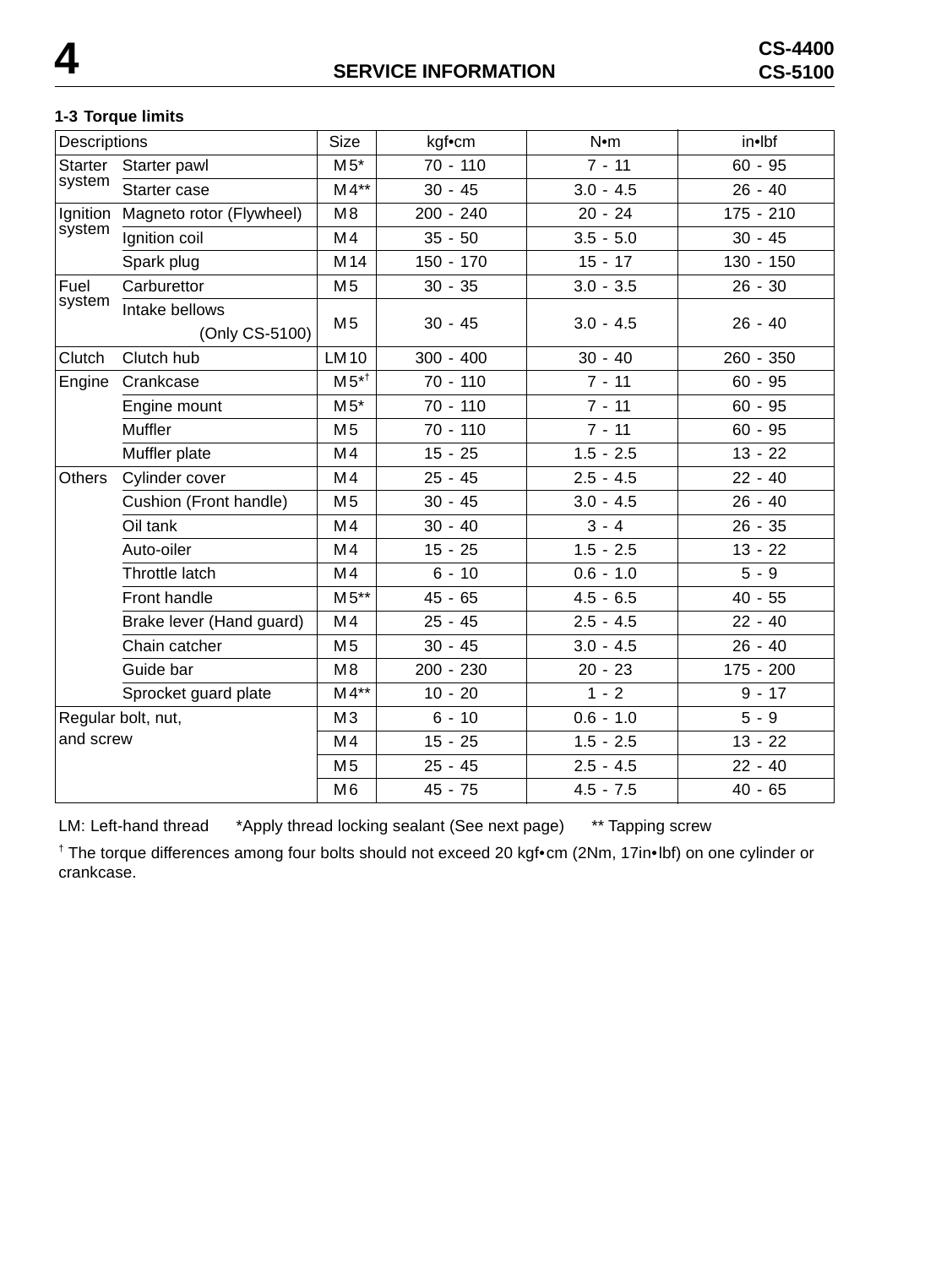# **1-4 Special repairing materials**

| Material               | Location                         | Remarks                                     |  |
|------------------------|----------------------------------|---------------------------------------------|--|
| Adhesive               | Ball bearing outer / crankcase   | Loctite #675 or equivalent                  |  |
|                        | Stud bolt                        | Loctite #609, ThreeBond #1373 or equivalent |  |
|                        | Engine cover, cushion            | Loctite #406 (424) or equivalent            |  |
| Liquid gasket          | Crankcase seams                  | Loctite #515 (990610-00051) or equivalent   |  |
|                        | Oil tank seams                   | Loctite superflex #595, ThreeBond #1212 or  |  |
|                        |                                  | equivalent                                  |  |
| Thread locking sealant | Starter pawl screws              | Loctite #242, ThreeBond #1324 or equivalent |  |
|                        | Cushion screws (Rear handle)     |                                             |  |
|                        | Engine mount bolts               | Loctite #222, ThreeBond #1342 or equivalent |  |
|                        | Brake weight nut                 |                                             |  |
|                        | Crankcase                        |                                             |  |
| Grease                 | Auto-oiler worm                  | Lithium based grease                        |  |
|                        | Clutch needle bearing            |                                             |  |
|                        | Cushion, inside                  |                                             |  |
|                        | Rewind spring                    |                                             |  |
|                        | Oil seal lip                     |                                             |  |
|                        | Cleaner lid                      |                                             |  |
|                        | Chain brake (metal contact part) | Molybdenum grease (approx. 1 gram)          |  |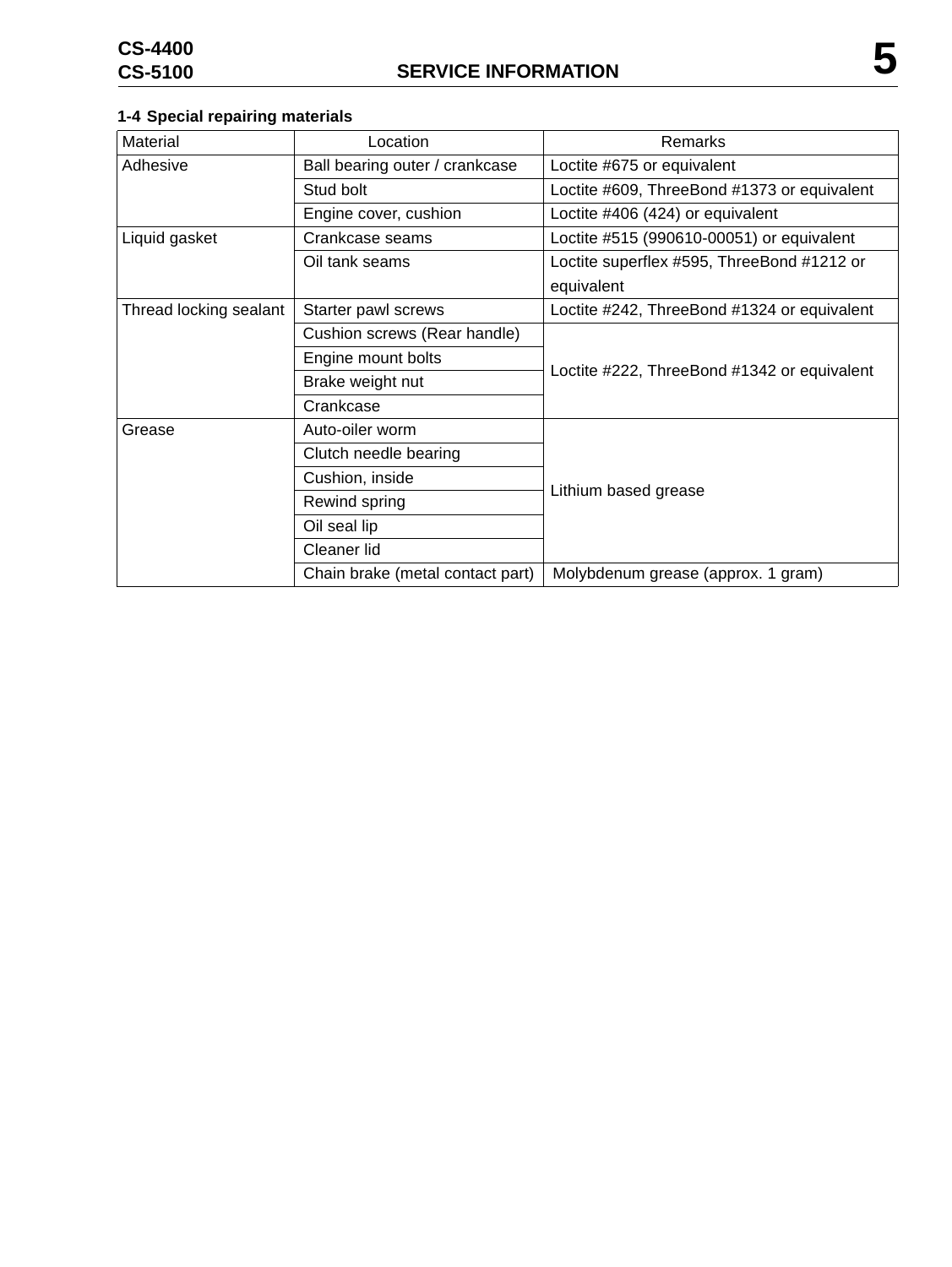# **1-5 Service Limits (CS-4400)**



|    |                            |      | (in)<br>mm                                     |
|----|----------------------------|------|------------------------------------------------|
| A  | Cylinder bore              |      | When plating is worn and aluminium can be seen |
| B  | Piston outer diameter      | Min. | 42.87 (1.688)                                  |
| С  | Piston pin bore            | Max. | 9.025 (0.3553)                                 |
| D  | Piston ring groove         | Max. | 1.3(0.051)                                     |
| E  | Piston ring side clearance | Max. | $0.1$ (0.004)                                  |
| F  | Piston pin outer diameter  | Min. | 8.980 (0.3535)                                 |
| G  | Piston ring width          | Min. | 1.15(0.045)                                    |
| H. | Piston ring end gap        | Max. | 0.5(0.02)                                      |
| K  | Con-rod small end bore     | Max. | 12.125 (0.4774)                                |
|    | Crankshaft runout          | Max. | $0.05$ $(0.002)$                               |
| M  | Sprocket bore              | Max. | 13.07 (0.5146)                                 |
| N  | Clutch drum bore           | Max. | 71.5(2.81)                                     |
| P  | Sprocket wear limit        | Max. | 0.5(0.02)                                      |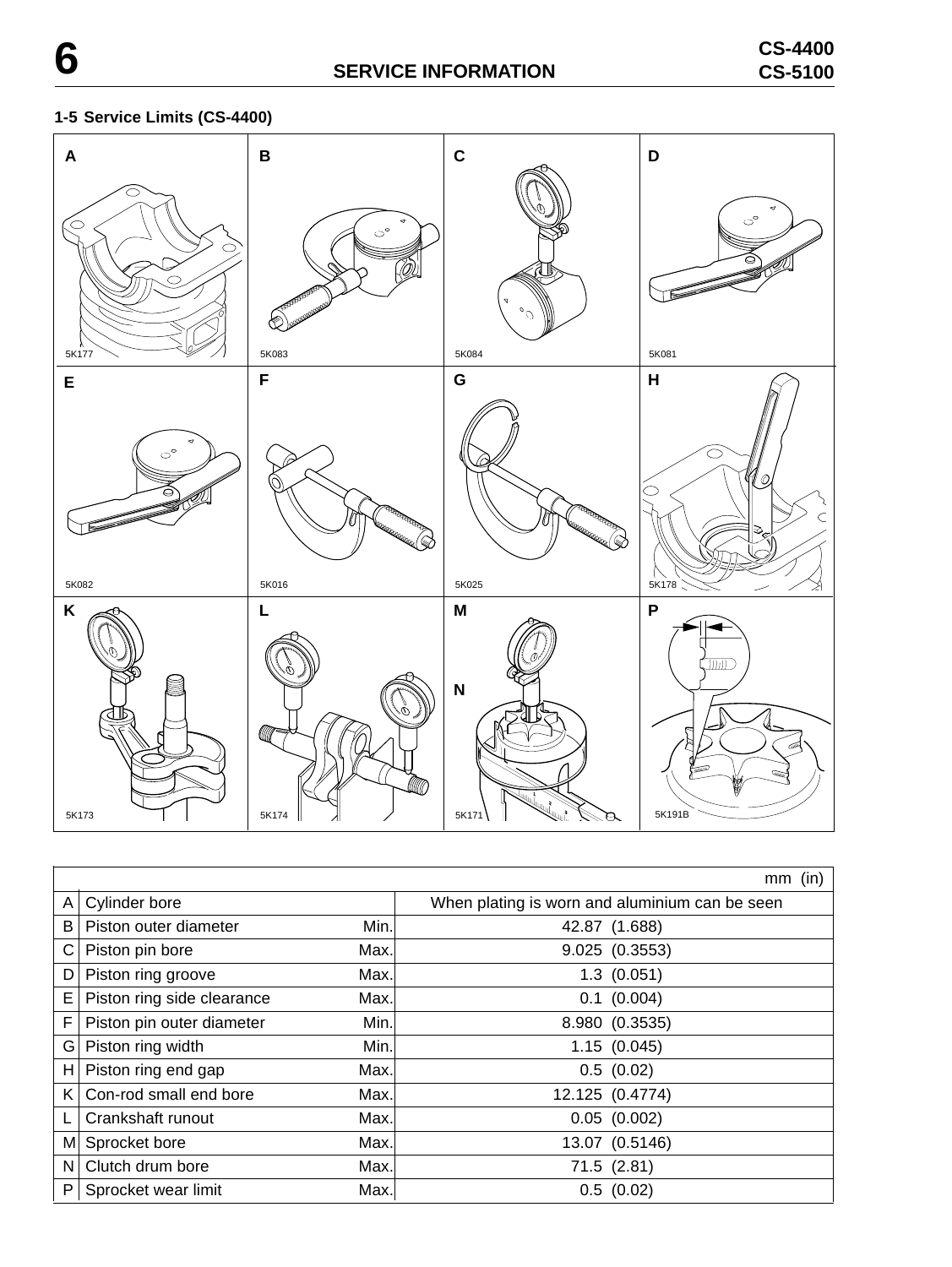

|    |                            |      | (in)<br>mm                                     |
|----|----------------------------|------|------------------------------------------------|
| A  | Cylinder bore              |      | When plating is worn and aluminium can be seen |
| B  | Piston outer diameter      | Min. | 44.89 (1.767)                                  |
| С  | Piston pin bore            | Max. | 11.025 (0.4341)                                |
| D  | Piston ring groove         | Max. | $1.3$ $(0.051)$                                |
| Е  | Piston ring side clearance | Max. | $0.1$ (0.004)                                  |
| F  | Piston pin outer diameter  | Min. | 10.980 (0.4323)                                |
| G  | Piston ring width          | Min. | 1.15(0.045)                                    |
| н  | Piston ring end gap        | Max. | 0.5(0.02)                                      |
| K. | Con-rod small end bore     | Max. | 15.025 (0.5915)                                |
|    | Crankshaft runout          | Max. | 0.05(0.002)                                    |
| Μ  | Sprocket bore              | Max. | 15.07 (0.5933)                                 |
| N  | Clutch drum bore           | Max. | 71.5(2.81)                                     |
| P  | Sprocket wear limit        | Max. | 0.5(0.02)                                      |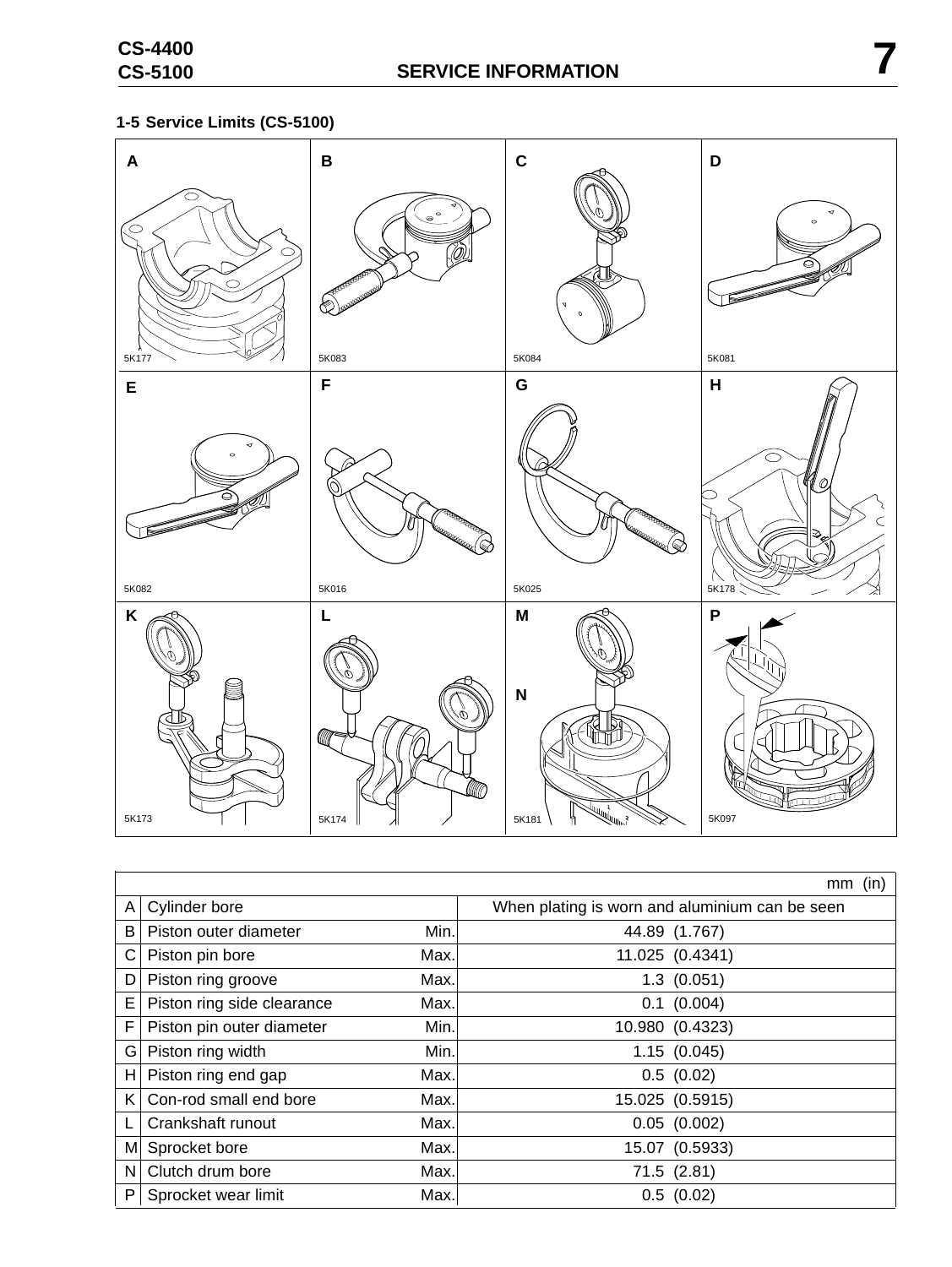

| Key | <b>Part Number</b> | <b>Description</b>   | Used for:                                                  |
|-----|--------------------|----------------------|------------------------------------------------------------|
| 1   | 897801-33330       | Tachometer PET-1000  | Measuring engine speed to adjust carburettor               |
| 2   | 895612-79920       | L-hex wrench (3 mm)  | Removing and installing hex. socket bolt (M4)              |
| 3   | 895610-79920       | L-hex wrench (4 mm)  | Removing and installing hex. socket bolt (M5)              |
| 4   | 897501-03938       | Puller               | Removing magneto rotor                                     |
| 5   | 897505-16133       | Clutch tool          | Removing and assembling clutch assembly                    |
| 6   | 897537-30130       | Piston stopper       | Locking crankshaft rotation                                |
| 7   | 897563-19830       | Metering lever gauge | Measuring metering lever hight on carburettor              |
| 8   | 897701-02830       | Bearing wedge        | Removing and crankshaft ball bearings                      |
| 9   | 897702-30131       | Piston pin tool      | Removing and installing piston pin                         |
| 10  | 897603-23030       | PTO shaft puller     | Removing PTO shaft                                         |
| 11  | 897708-19835       | Worm puller          | Removing auto-oiler worm                                   |
| 12  | Y089-000010        | Worm inserter        | Installing auto-oiler worm                                 |
| 13  | 897724-01361       | Spring pin tool      | Removing and installing spring pin (4 mm or 5/32 in dia.)  |
| 14  | 897726-16431       | Oil seal tool        | Installing oil seals                                       |
| 15  | 897800-79931       | Spark tester         | Checking ignition system                                   |
| 16  | 897803-30132       | Pressure tester      | Testing carburettor and crankcase leakage                  |
| 17  | 897826-16131       | Pressure rubber plug | Plugging intake port to test crankcase / cylinder leakages |
| 18  | 897827-16131       | Pressure plate       | Plugging intake port to test crankcase / cylinder leakages |
| 19  | 91007              | Compression gauge    | Measuring cylinder compression                             |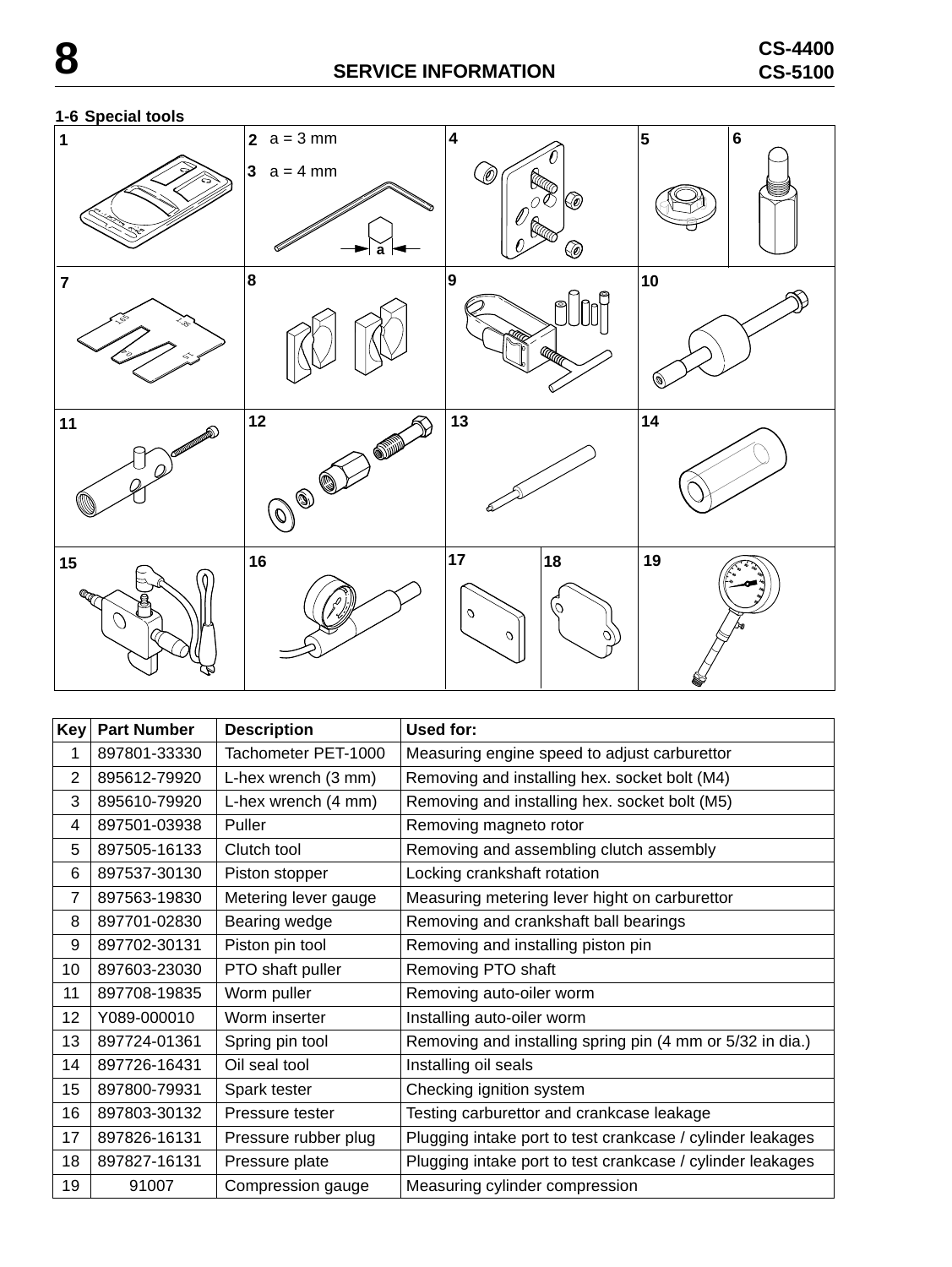#### **2 EMISSION ADJUSTMENT GUIDE**

# **CS-4400**

# **2-1 General adjusting rules**

Before starting the unit for adjustment, check the following items.

- 1. The correct spark plug must be clean and properly gapped.
- 2. The air filter element must be clean and properly installed.
- 3. The muffler exhaust port must be clear of carbon.
- 4. The fuel lines, tank vent and fuel filter are in good condition and clear of debris.
- 5. The fuel is fresh ( > 89 octane : RON) and properly mixed at 50 : 1 with "ISO L-EGD" 2-stroke oil.

6. The recommended bar and chain must be installed to the power head, and properly tensioned.

**NOTE :** Make sure of proper installation of 45 cm guide bar and saw chain when adjusting carburettor, or serious engine damage may occur due to overspeeding.

#### **2-2 Presetting idle adjust screw, L mixture needle and H mixture needle**



1. Turn the L and H mixture needles out anticlockwise to rich side stop, and meet limiter caps tabs (A) with locating slots (B).



2. Screw 2.5 mm wood screw in the center of the L limiter cap.

**NOTE :** Screw the wood screw in until it lightly contacts L mixture needle in the cap.

3. Pull the wood screw with limiter cap using pliers.

4. Repeat Step 2 and Step 3 for H limiter cap by hand.

5. Turn L and H mixture needle clockwise until lightly seated, and then turn out both needles following turns.

L mixture needles : 1 1/4

H mixture needles : 3

**NOTE :** If needles are forced during seating, damage to carburettor may occur.

6. Turn idle adjust screw anticlockwise and set the screw until the tip to just contact throttle plate. Then turn idle adjust screw 1 1/2 turns clockwise.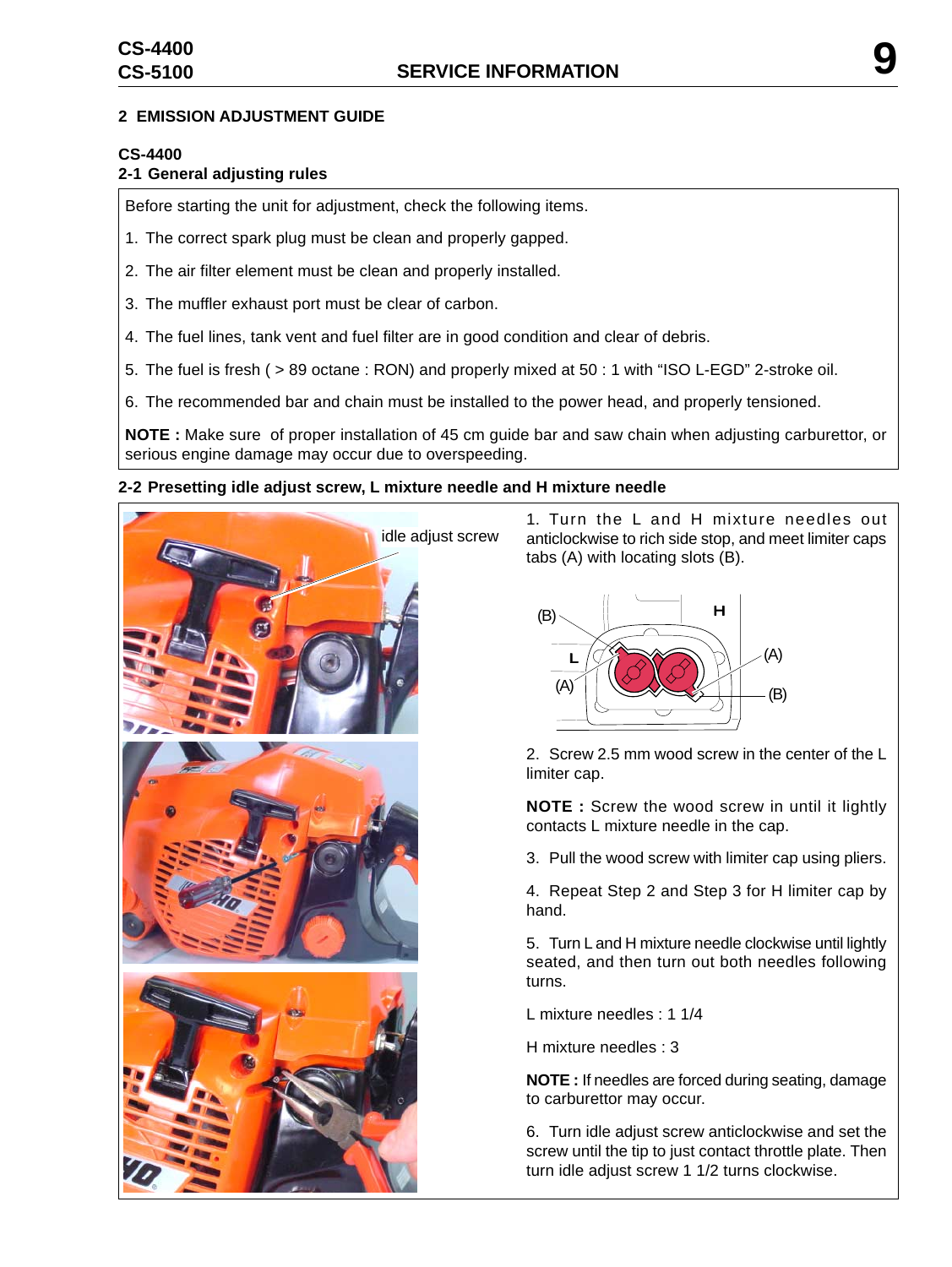#### **CS-4400 2-3 Adjusting carburettor**







1. Start engine and warm it up well for 2 - 3 minutes with cycle of 5 seconds at WOT (Wide Open Throttle) and 10 seconds at idling.

2. Using 2.5 mm wide blade screw driver, adjust L mixture needle to obtain maximum idle speed.

3. Set idle speed to 3,500 r/min by turning idle adjust screw (in the range of 3,300 to 3,700 r/min allowable).

4. Turn L mixture needle anticlockwise to reduce engine idle speed 1000 r/min to set idle speed in the range of 2,300 to 2,700 r/min.

**NOTE :** Engine speed must be allowed to stabilize a minimum of 20 seconds after each adjustment of L mixture needle to assure accurate tachometer readings.

5. Turn H mixture needle anticlockwise at WOT until engine speed drops less than 11,000 r/min.

6. Adjust WOT engine speed in the range of 11,500 to 13,000 r/min by turning H mixture needle clockwise.

**NOTE :** During H mixture needle adjustment, do not run engine at high speed without load longer than 5 seconds.

7. If the engine speed at WOT is above 13,000r/min, adjust H mixture needle anticlockwise and set maximum engine speed at less than 13,000 r/min.

8. After adjusting carburettor, put the limiter cap on the tip of 2.5 mm wood screw and install the caps on L and H mixture needles.

**NOTE :** Align the limiter caps tabs (A) with locating slots (B) in extended housing of carburettor.

9. Tap the respective limiter caps in as shown.

10.Start engine again and make it sure engine runs at idle speed in the range of 2,300 to 2,800 r/min and at WOT engine speed in the range of 11,500 to 13,000 r/min. Also make it sure chain would not turn at engine idle speed and suitable acceleration.

**NOTE :** Initial carburettor setting (Idle adjust screw, L and H mixture needles) shown here is to start the engine after restoration or carburettor change. Idle adjust screw, L and H needles turn for designated engine revolution through procedures indicated here may vary. As long as idle and WOT engine speed is set in given range, variance would be ignorable.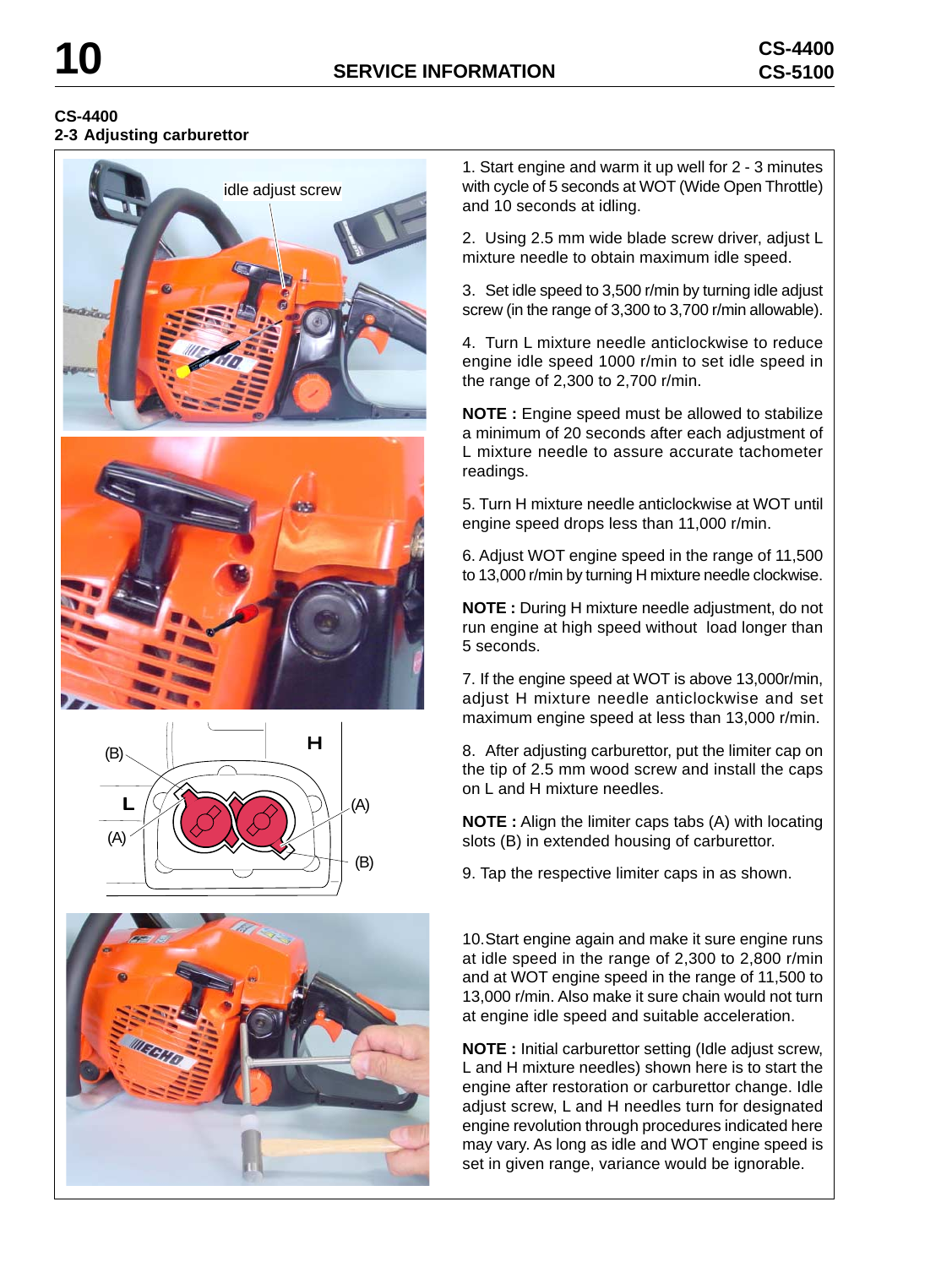# **CS-5100**

# **2-1 General adjusting rules**

Before starting the unit for adjustment, check the following items.

- 1. The correct spark plug must be clean and properly gapped.
- 2. The air filter element must be clean and properly installed.
- 3. The muffler exhaust port must be clear of carbon.
- 4. The fuel lines, tank vent and fuel filter are in good condition and clear of debris.
- 5. The fuel is fresh ( > 89 octane : RON) and properly mixed at 50 : 1 with "ISO L-EGD" 2-stroke oil.
- 6. The recommended bar and chain must be installed to the power head, and properly tensioned.

**NOTE :** Make sure of proper installation of 45 cm guide bar and saw chain when adjusting carburettor, or serious engine damage may occur due to overspeeding.

#### **2-2 Presetting idle adjust screw, L mixture needle and H mixture needle**



- 1. Tools
- A. Plug extractor body B. 2.5mm Hexagonal socket bolt
- C. Nut D. 1.5mm blade screw driver
- E. L wrench (2mm) F. 2.5mm hand tap
- G. Magneto spanner (6mm)

2. Remove carburettor from unit.

3. Make M2.5 x 0.5mm pitch thread using M2.5 hand tap.

4. Fit the nut (C) on hex. socket bolt (B) near the bolt head. Place extractor body over the limiter cap. Pass the bolt (B) with nut (C) through the hole of the extractor body, and screw the bolt in the limiter cap 5 turns.

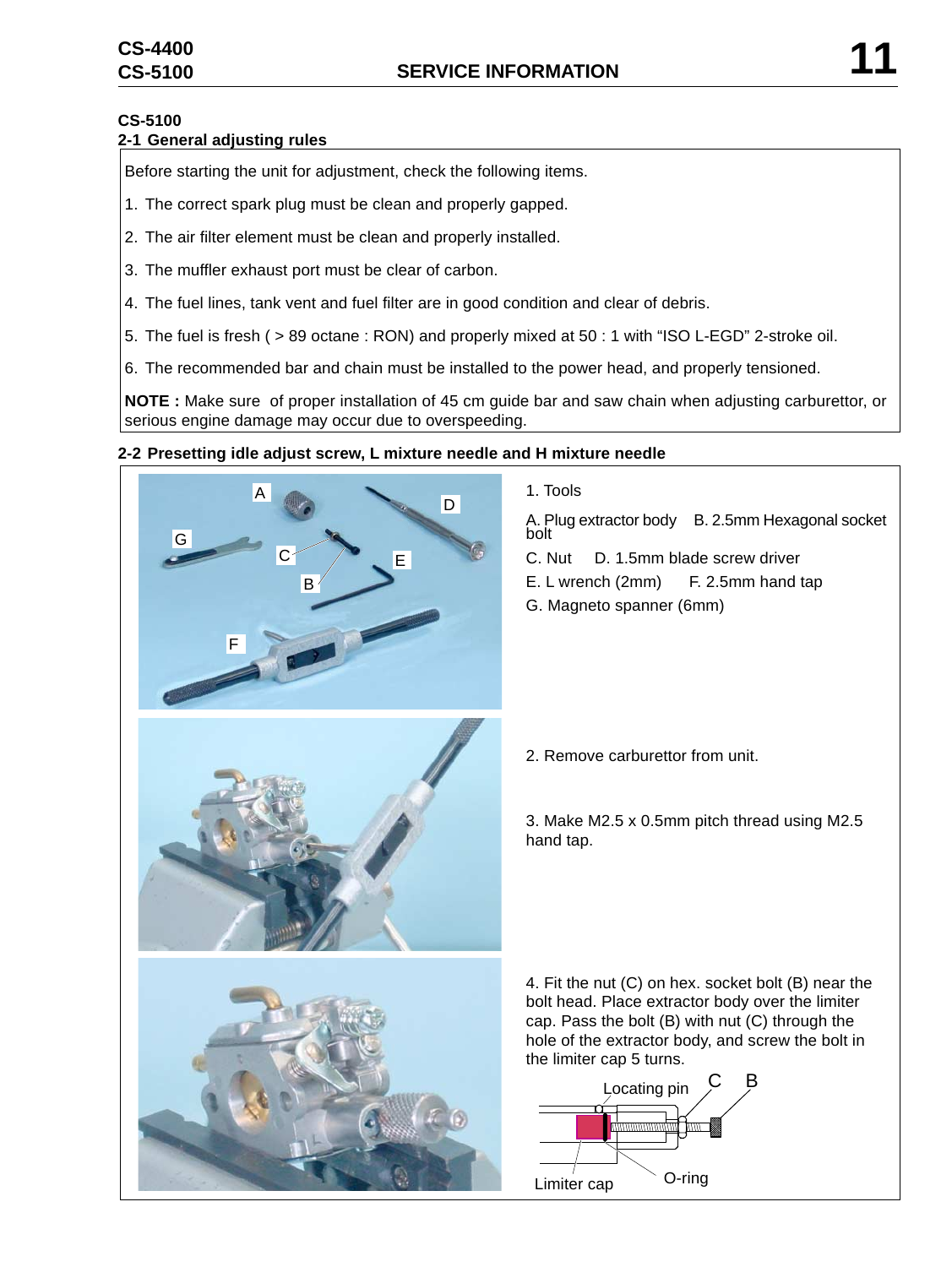# **CS-5100**

#### **2-2 Presetting idle adjust screw, L mixture needle and H mixture needle (continued)**



5. While holding bolt with L wrench, turn the nut clockwise to take out the limiter cap.

6. Repeat step No.3 to No.5 for other limiter cap removal.



7. Temporally insert new limiter caps on both L and H mixture needle by aligning groove on limiter cap (B) to locating pin (A) on extension housing. Make it sure that limiter cap face is leveled with extension housing top. Do not press limiter cap deeper at this moment.







8. Turn L and H mixture needles clockwise until lightly seated using 1.5mm blade screw driver, and then turn both needles anticlockwise for following turns.

L mixture needle : 1 1/2

H mixture needles : 2 1/4

Even at this stage, do not press limiter caps in.

9. Reinstall the carburettor on the unit.